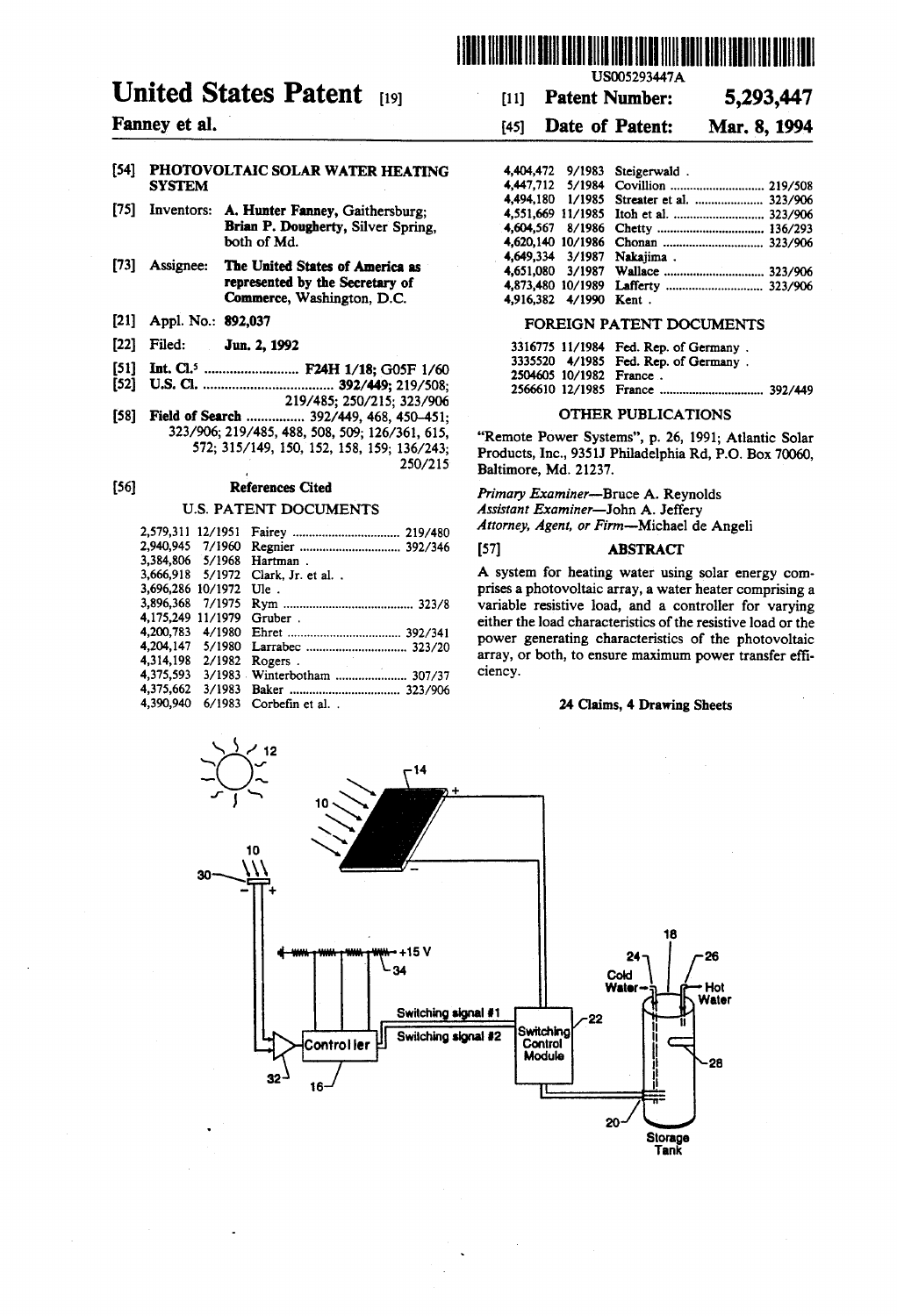

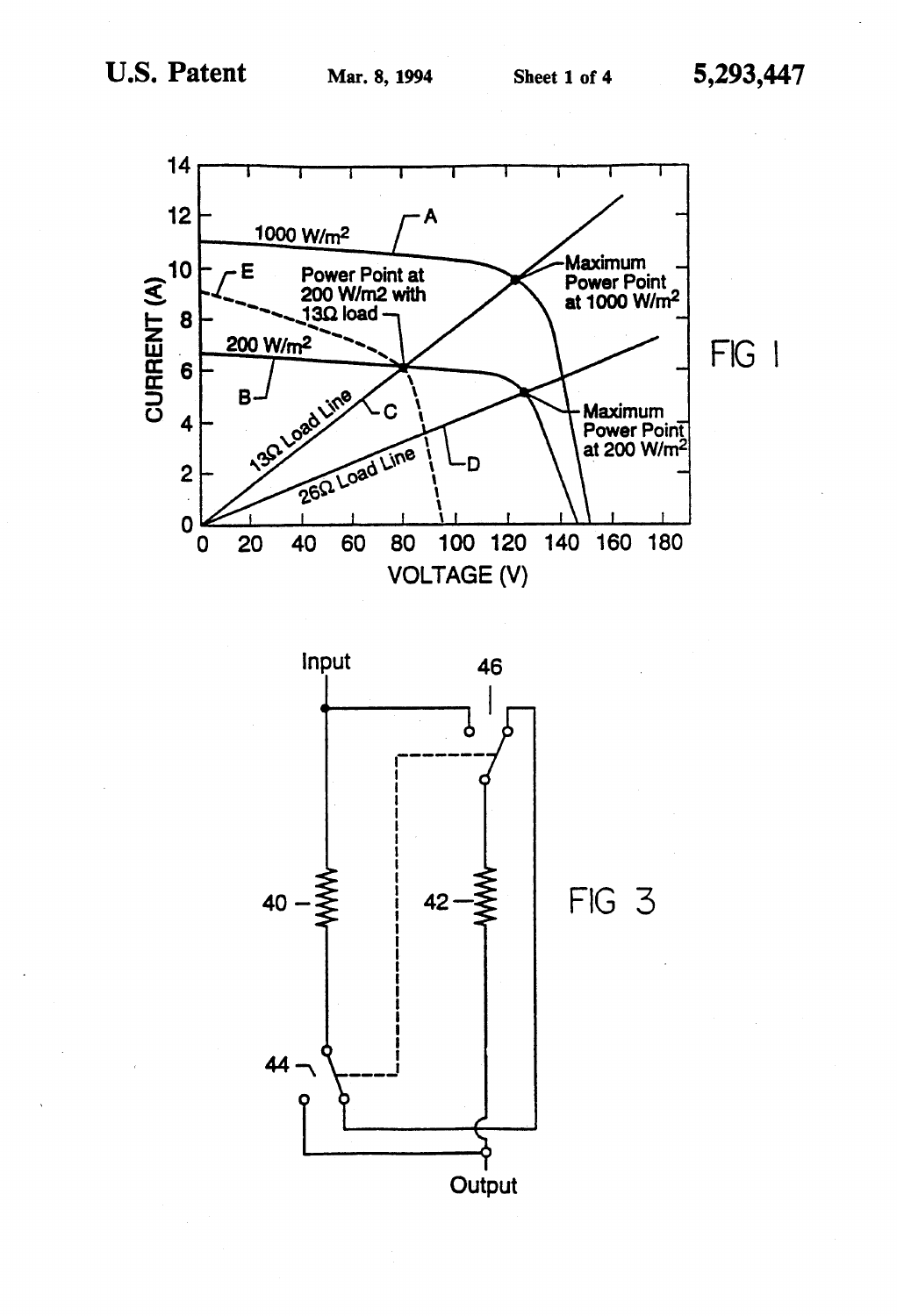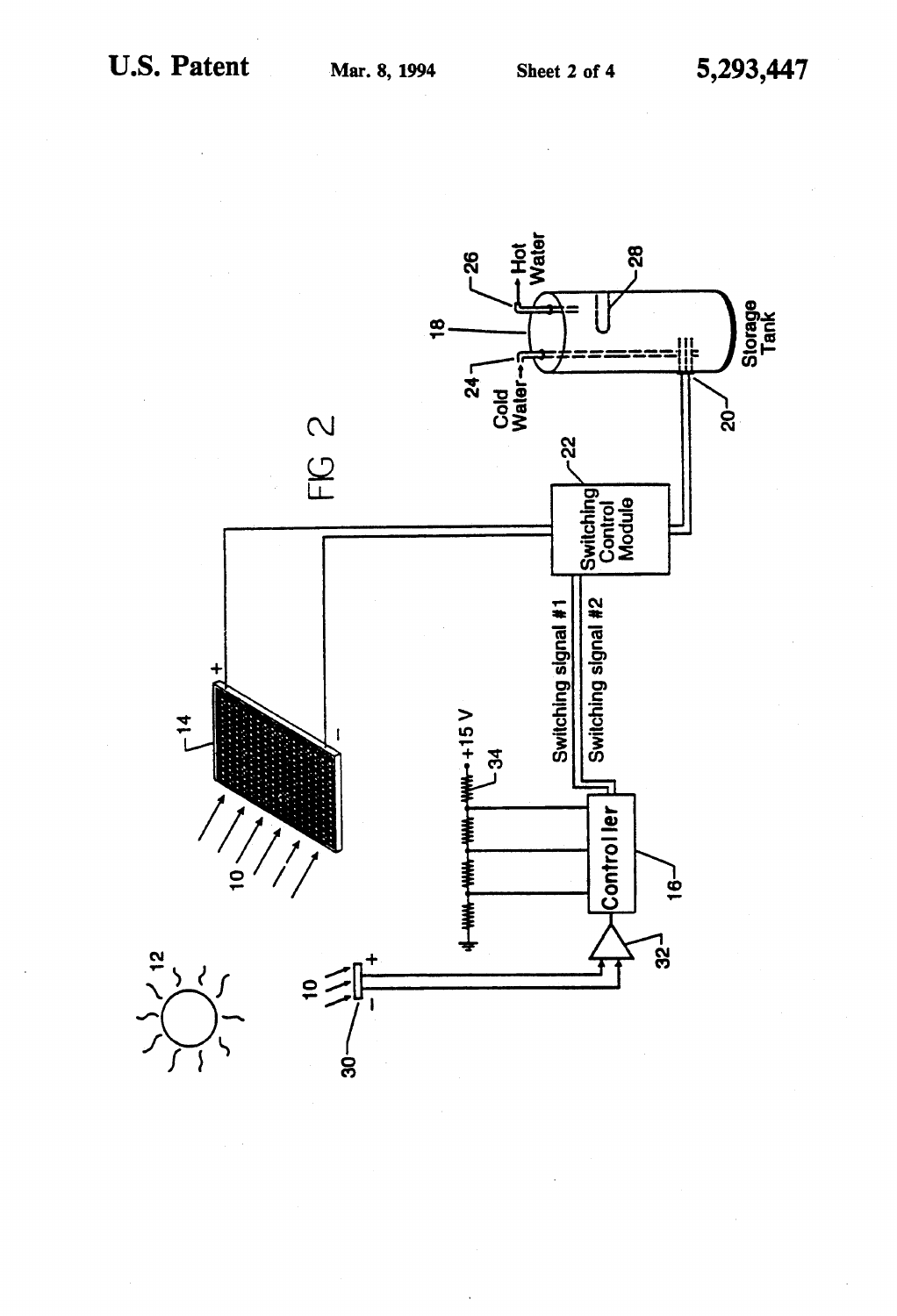

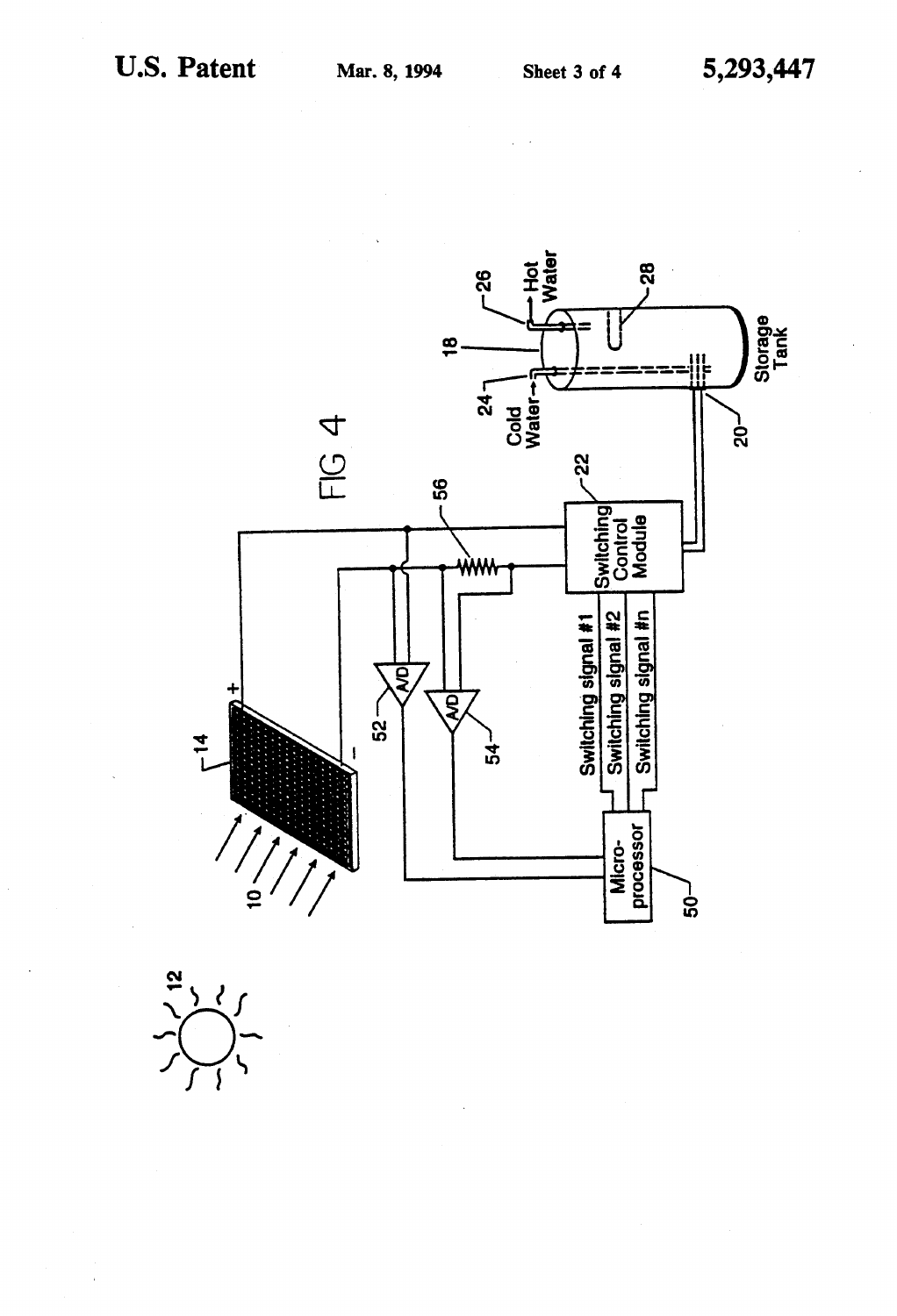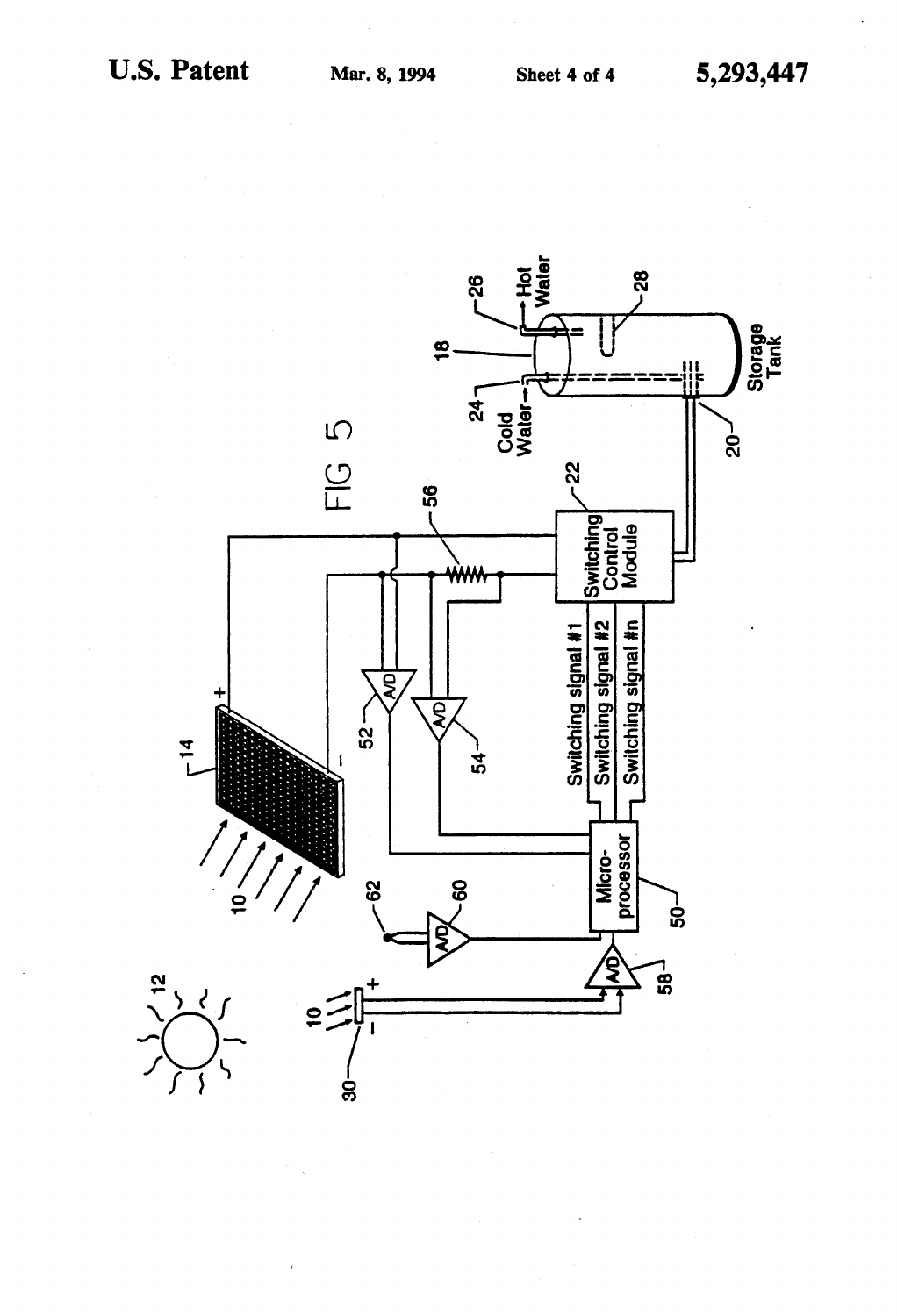#### PHOTOVOLTAIC SOLAR WATER HEATING **SYSTEM**

### BACKGROUND OF THE INVENTION

1. Field of the Invention

This invention relates to a photovoltaic solar water heater system. More particularly, this invention relates to a water heating system wherein the load characteris tics of an electric water heater are matched to the 10 power generation characteristics of a photovoltaic array for maximum efficiency in water heating using solar energy.

2. Description of the Prior Art

There has been for many years substantial interest in <sup>15</sup> turning the energy of the sun into useful power for various purposes, including the heating of water for residential use. To date, solar water heaters have heated the water directly by exposure to solar radiation, for solar collector panels. Such systems involve relatively complicated plumbing in relatively inconvenient locations, increasing initial cost and maintenance expense. example, by pumping the water to be heated through 20

The art also teaches subjecting a photovoltaic array variety of purposes, including powering conventional appliances. As such appliances are normally powered by AC power from the utility grid, while photovoltaic arrays produce DC, such systems require the use of a complex power inverter to convert the DC voltage provided by the photovoltaic array to the AC voltage provided by the electric utility. Other systems in which 30 the photovoltaic array is not interconnected to the utility grid require the use of storage batteries to power ity grid require the use of storage batteries to power various devices during periods of inadequate solar radi- 35 ation. In particular, the art fails to teach a system in which the inherent electrical generating characteristics of the resistive load provided by an electric water heater is matched to the electrical generating characteristics of a photovoltaic array.<br>The art includes numerous patents directed to phototo solar radiation for generating electrical power for a 25

voltaic systems for generating electric power from the energy of the sun. U.S. Pat. No. 3,384,806 to Hartman teaches a system wherein a photovoltaic array is con device. Hartman does not teach doing so specifically to power an electric hot water heater. Hartman's device includes a DC-to-DC converter which would be rela tively inefficient and undesirably complicated. nected to a particular load by an impedance matching 45

U.S. Pat. No. 3,696,286 to Ule recognizes that the 50 power generation characteristics of a particular photovoltaic array differ with varying ambient conditions, e.g., temperature and intensity of solar radiation. Ule teaches determining the voltage at which maximum through the use of a reference solar array, and operating the device in conjunction with storage battery so as to achieve maximum efficiency. Ule does not particularly discuss heating water using electrical power generated<br>with a photovoltaic array. 60<br>U.S. Pat. No. 4,175,249 to Gruber teaches reconfigur-

ing a photovoltaic array to optimize the power characteristics of the photovoltaic array in accordance with the intensity of incident solar radiation. Gruber does not particularly teach doing so in connection with power- 65 ing electric water heaters.

U.S. Pat. No. 4,314,198 to Rogers teaches a solar power source for a lighting device involving a battery to be charged during peak sunlight hours and dis charged during darker evening and night hours. The use of a battery to store energy is an undesired complexity in an electric water heating system.

5 U.S. Pat. No. 4,390,940 to Corbefin et al teaches modulation of DC power obtained from a photovoltaic array to AC and varying the rate of modulation to obtain maximum power output. DC to AC conversion (with or without varying the rate of modulation) would be an undesired complexity in any water heating sys ten.

U.S. Pat. No. 4,404,472 to Steigerwald teaches measuring the output voltage of a photovoltaic array and withdrawing current proportional to the voltage using a variable gain device. The variable gain device is typically a DC to AC inverter in the case of an utility load, or a DC to DC converter if the load is a battery. Stei gerwald does not particularly address the question of heating water using solar energy. The use of inverters and converters is undesirably complex in such a system.

U.S. Pat. No. 4,649,334 to Nakajima also teaches controllable variation in the operating parameters of a power converter connected to a photovoltaic array to obtain maximum power output. Again, such a converter is undesirably complex and in particular is not appropri ate in conjunction with a resistive load such as a water heater.

U.S. Pat. No. 4,916,382 to Kent also teaches use of a converter for converting power generated by a photo voltaic array to electrical power having different volt age and current characteristics. Again, use of a power converter is an undesired complexity not appropriate for driving a purely resistive load such as a water heater.

Finally, U.S. Pat. No. 3,666,918 to Clark, Jr. et al teaches certain improvements in conventional electric water heaters.

Thus it can be appreciated that the art as discussed  $40$  above does not directly address the optimization of a system for heating water using electric power generated by a photovoltaic array exposed to incident radiation from the sun.

#### OBJECTS AND SUMMARY OF THE INVENTION

It is therefore an object of the invention to provide a system for heating hot water using electrical power generated by a photovoltaic array, wherein the power output characteristics of the photovoltaic array and the load provided by the water heater are optimized with respect to one another, so as to obtain maximum water heating efficiency.

55 by the present invention, including a photovoltaic array These and other objects of the invention are satisfied for generating electrical power, a water heater with a plurality of discrete resistance elements, and a control ler. Either the load characteristics of the water heater or the output power characteristics of the photovoltaic array, or both, are controlled such that maximum effi ciency is achieved at all times. In one embodiment, a controller controls the connection of plural resistive elements in the water heater responsive to the sensed intensity of the incident radiation, to optimize the power output of the photovoltaic array at any given time. In another embodiment the controller controls the connection of plural resistive elements responsive to the measured power output of the photovoltaic array. In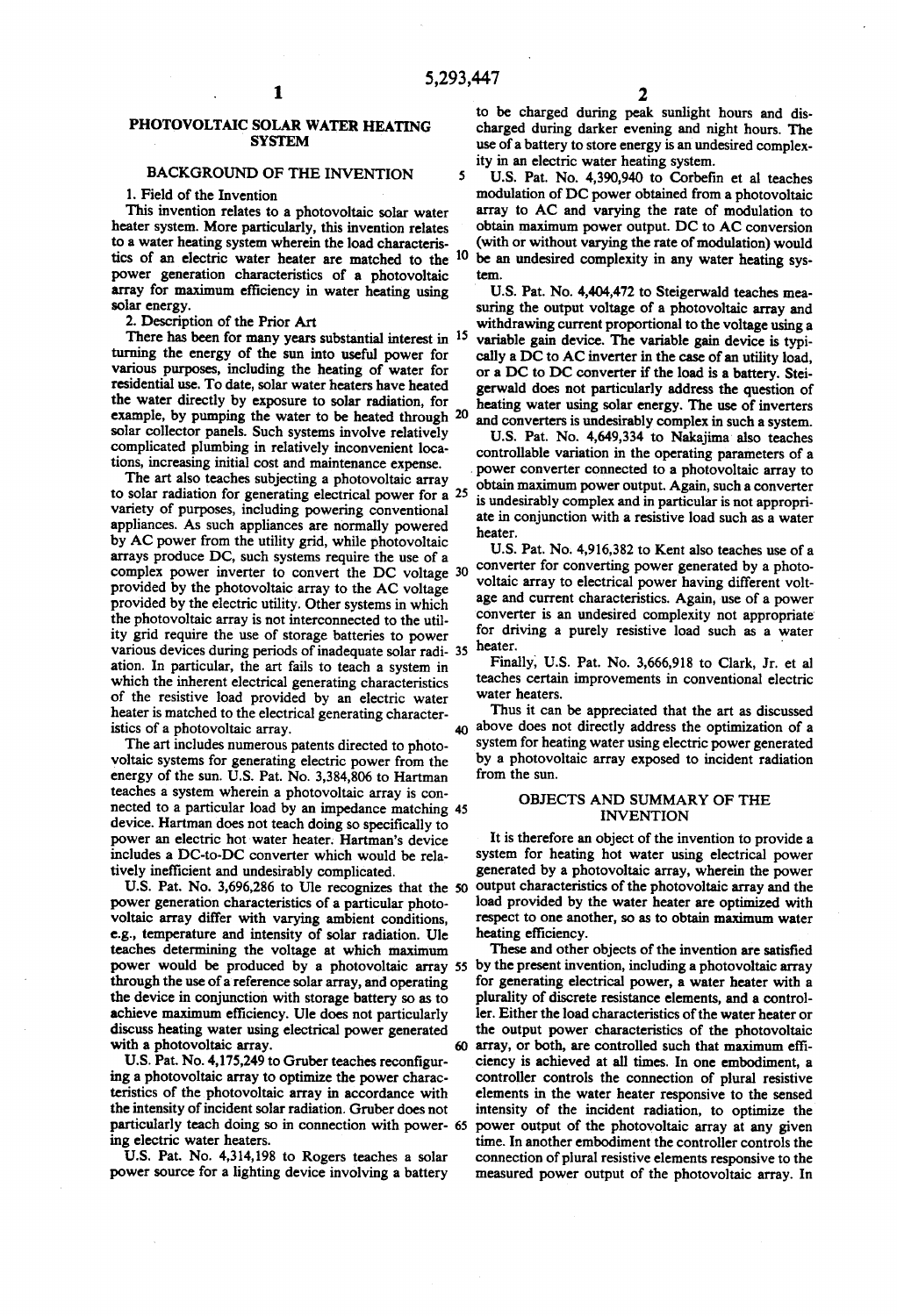another embodiment, the configuration of the individ ual cells in the photovoltaic array may be reconfigured<br>to provide power generation characteristics appropriate for the load dependent on the intensity of radiation incident at that time. In another embodiment the con-5 troller controls the configuration of the individual cells in the photovoltaic array responsive to the measured power output of the photovoltaic array.

Other objects and advantages of the present invention will become apparent from the following description of 10 the photovoltaic array. the preferred embodiments taken in conjunction with the accompanying drawings wherein like parts in each of the several figures are identified by the same refer ence characters.

#### BRIEF DESCRIPTION OF THE DRAWINGS

The invention will be better understood if reference is made to the accompanying drawings in which:

FIG. 1 is a graph of the current versus voltage char acteristics of a typical photovoltaic array;

FIG. 2 is a schematic view of the system according to the invention;

FIG. 3 is a schematic diagram of an exemplary circuit which may be configured for series, parallel, or individ ual operation of two resistive elements;

FIG. 4 is a schematic view corresponding to FIG. 2 of a further embodiment of the invention; and

FIG. 5 is a schematic view corresponding to FIG. 2 of a further embodiment of the invention.

#### DESCRIPTION OF THE PREFERRED EMBODIMENTS

The current versus voltage characteristics of a typical photovoltaic array are depicted by a series of a charac ing to a different value for the intensity of incident radiation. Two such curves A and B for a particular array are shown in FIG.1. Curve A represents a typical current versus voltage characteristic for a photovoltaic array responsive to incident solar radiation of an inten sity of 1000 watts per square meter, while curve B is a similar curve for the same array responsive to incident solar radiation of an intensity of 200 watts per square meter. teristic "knee"-shaped curves, each curve correspond- 35

As indicated by the points on curves A and B indi- 45 cated by the "maximum power point' legends, the max imum power delivered by the array is achieved at a particular combination of current and voltage charac teristics varying with the intensity of the incident radia tion. Accordingly, power is most efficiently extracted 50 from the array at any given time if the resistance of the load is such that the array operates at the maximum power point corresponding to the incident energy in tensity. More specifically, there are drawn on FIG. 1 load lines corresponding to a 13 ohm load (line C) and 55 a 26 ohm load (line D). For example, the 13 ohm load line A at its maximum power point. Thus, on a relatively bright day when the array is receiving substantial solar radiation, the ideal resistive load might be 13 ohms. However, it can be seen that the 13 ohm load line Cintersects the 200 watt per square meter intensity line B well away from the maximum power point of load line B. In this case, a 26 ohm load, as indicated by load line D, would be more efficient in deriving energy from 65 the array.

Ideally the resistance of a load to be powered by a photovoltaic array would be continuously variable.

However, such continuously variable resistive loads are difficult to achieve in practice, and often involve sub stantial energy losses. According to one aspect of the invention, therefore, a water heater including a plurality of discrete resistance heating elements is provided together with a controller responsive to a sensor sensing the intensity of the incident radiation, the controller varying the load provided by the resistive elements of the water heater to maximize the energy delivered by

15 responsive to incident solar energy 10. The photovol-FIG.2 shows a schematic view of the system accord ing to one embodiment of the invention. Radiation 10 from the sun 12 is incident on a photovoltaic array 14. taic array 14 includes a large number of generally conventional photovoltaic cells, as well understood by those of skill in the art.

20 efficiency of extraction of energy from the array 14 is a 25 30 control signal from a controller 16. As described above in connection with FIG. 1, the function of the resistance of the load applied and of the intensity of radiation 10. According to the invention, therefore, the connection of the cells of the array 14 may be reconfigured or the resistance of the load varied in accordance with the intensity of the incident radia tion 10. In the embodiment of FIG. 2, a hot water heater 18 to which the array 14 is connected comprises plural resistive elements 20 in a reconfigurable circuit configuration such that the load can be varied responsive to a

More specifically, energy from the array 14 is supplied to a switching control module 22 controlling the connection of plural resistive elements 20 within a hot water heater 18 responsive to control signals provided by controller 16. Heater 18 is in other respects generally conventional, and thus also includes a tank for water, an inlet for cold water 24 and an outlet for hot water 26. The heater 18 may also comprise a further heating element 28 to be connected to a residential utility power supply or the like for heating water when the intensity of incident solar radiation is inadequate to do so. The heater 18 may be employed as a preheater to supply water which has been partially heated to a downstream electric or fossil-fueled water heater.

The switching control module 22 may comprise solid-state switches or relays controlled by switching signals from controller 16. Controller 16 provides switching signals responsive to a radiation intensity signal from a photovoltaic sensor 30. Sensor 30 is shown in the embodiment of FIG. 2 as a discrete sensor, that is, separate from the array 14. However, the power actu ally output by the array 14 can also be measured, for example, with respect to a small number of the cells of the array 14, and used as the radiation intensity signal provided to controller 16. The output of the sensor 30 (or the output of some of the cells of the array 14 in the variation just discussed) may be amplified in amplifier

32 before being supplied to the controller 16.<br>In the exemplary embodiment shown, controller 16. In the exemplary embodiment shown, controller 16 comprises a comparator for comparing a voltage signal varying responsive to the intensity of incident radiation provided by sensor 30 to one or more reference volt-<br>ages. Reference voltages may conveniently be provided by a voltage divider indicated generally at 34, including several resistors connected to a source of voltage in known fashion. Depending on the thus-determined in tensity of the incident radiation, switching signals are provided by controller 16 to switching control module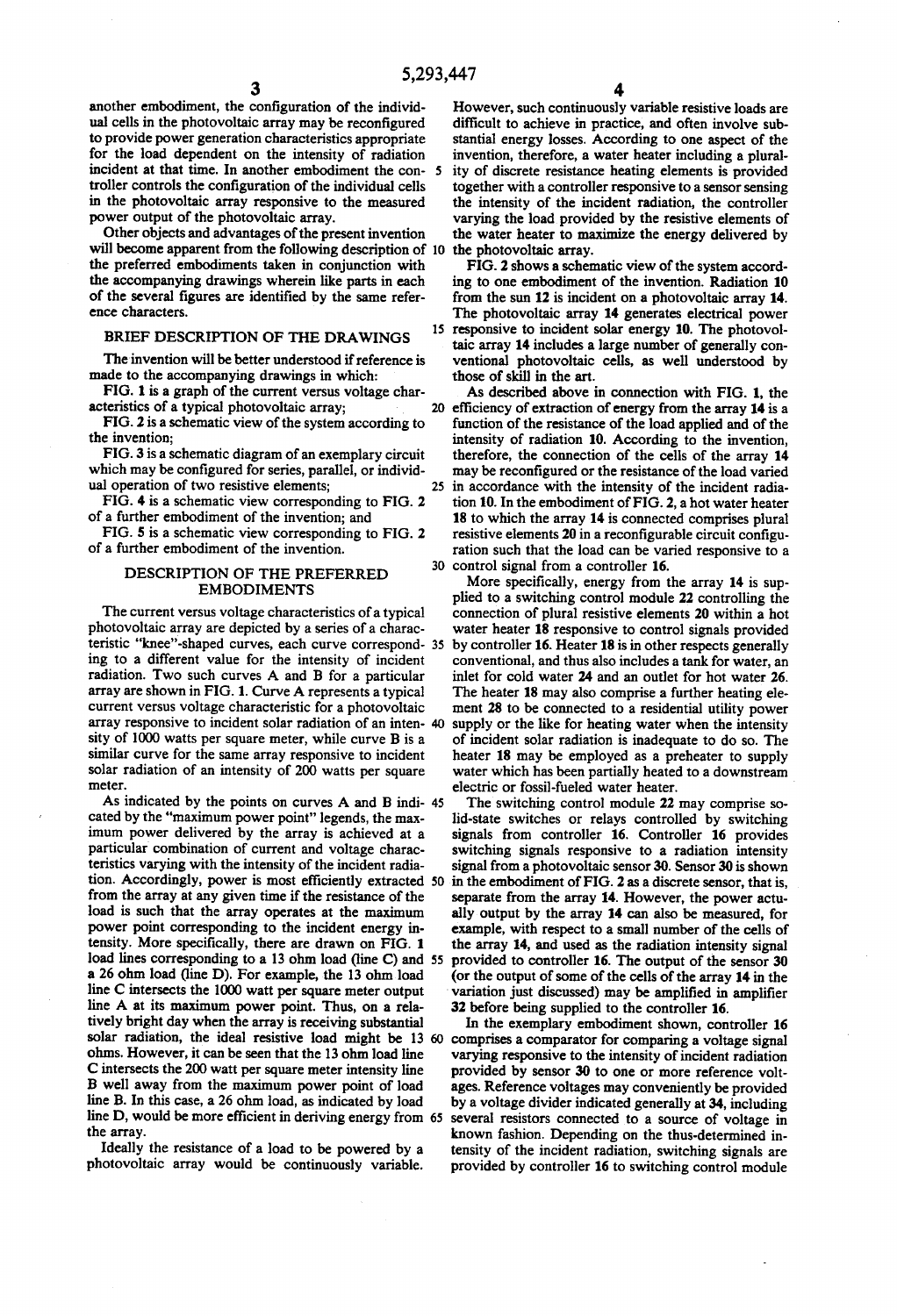22, in turn controlling the actual connection of resistive elements 20 within the hot water heater 18.

Other embodiments of the controller 16 are within the skill of the art and are within the scope of the present invention. For example, controller 16 might readily 5 comprise an analog-to-digital converter for converting the signal proportional to the incident radiation provided by sensor 20 to a digital value and a microprocessor or similar device for accordingly controlling sor or similar device for accordingly controlling switching elements, such as solid state relays, comprised by the switching control module 22.

As also mentioned above, it is within the scope of the invention to reconfigure the photovoltaic array 14 (by altering the connection of groups of cells from series to parallel, for example, and vice versa) so as to alter the 15 power characteristics of the array. For example, the 200 watts per square meter output characteristics of the "unmodified" array, depicted in curve D, could be modified by reconfiguring the array to take the shape of curve E, that is, the array could be optimized to match 20 the 13 ohm load. It is also within the scope of the inven tion to vary both the circuit connections of the cells of the array 14 and the circuit connections of the resistive elements of the heater 18.

FIG. 3 shows an exemplary circuit for varying the 25 connection of two discrete resistive elements 40 and 42 between connection of a single element, series connec tion of both elements, and parallel connection of both elements. If the two resistive elements 40 and 42 have equal 13 ohm resistance values, the circuit of FIG. 3 can 30 be configured to provide 6.5, 13, or 26 ohm total resis tance. In the configuration of the circuit shown in FIG. 3, the resistors 40 and 42 are connected in series result ing in a total resistance of 26 ohms. If the two switches 44 and 46 are moved to their alternate positions (respon-35) sive to the switching signal) the resistances 40 and 42 are then in parallel circuit configuration, so that the resistance of the overall circuit of FIG. 3 is 6.5 ohms. If only switch 44 is moved to the alternate position from that shown in FIG. 3, resistor  $42$  is out of the circuit,  $40\,$   $62.$ and resistance 40 would therefore provide a total resis tance of 13 ohms.

Other switching arrangements for different connections of discrete resistance elements to match the particular application are considered to be within the skill of 45 the art.

A generally similar switching circuit could be em ployed for reconnecting the cells of the photovoltaic array to vary its power generating characteristics.

In use of the system of the invention, therefore, a 50 photovoltaic array 14 is connected to a switching con trol module 22 controlled by a controller 16. The inten sity of incident radiation is sensed by a discrete sensor 30 or by measuring the output of all or a portion of the array 14, and is used to derive a signal indicative of the 55 intensity of the incident radiation. The intensity signal is provided to controller 16 in order to either vary the load provided by the resistive heating elements, or vary the circuit configuration of the cells of the photovoltaic array, or both, so that efficiency of power transmission 60 between the array and the resistive elements is maxi mized

FIG. 4 shows a further embodiment of the system of the invention, wherein the actual power output by the photovoltaic array 14 is measured and used directly to 65 control the connection of resistive elements 20 within a hot water heater 18. In this embodiment of the inven tion, the function of providing control signals to the

O switching control module 22 is performed by a micro processor 50. A first analog-to-digital converter 52 is connected to measure the voltage across the output of the photovoltaic array 14 and provides a responsive digital signal to the microprocessor 50. Microprocessor 50 also receives an input from a second analog-to-digital converter 54 connected across a resistor 56 for measur ing the current provided by the array 14. The micro-<br>processor 50 effectively multiplies these two digital values together to arrive at a value for the power generated by the array 14 at any given time. The microprocessor 50 then provides control signals to the switching control module 22 to vary the connection of the resistive elements of the heater. As the total resis tance of the elements connected to the array 14 varies, the microprocessor 50 continues to monitor the actual power output by the array 14, to determine the resis tance providing the optimum power output from the array. The microprocessor 50 continues to monitor the photovoltaic power output. A change in output greater than a predetermined level would indicate that the irra diance on the photovoltaic array 14 and/or the ambient temperature of the array has changed, and thus that it would be appropriate to reassess the number and con nection of resistive elements 20 resulting in the greatest power output. As noted above, the power output by a photovoltaic array varies with the ambient temperature. Accordingly, selection of the optimum connection of resistive elements is repeated as described above and the optimum connection implemented responsive to the change in ambient conditions.

According to a further embodiment of the invention<br>shown in FIG. 5, the microprocessor is also provided with input signals from a third analog-to-digital converter 58 connected to a sensor 30 for providing a digital signal responsive to the intensity of the solar radiation, and from a fourth analog-to-digital converter 60 for providing a digital input value responsive to the ambient temperature as sensed by a temperature sensor

Using the iterative process described above, the mi croprocessor 50 may determine that a particular con nection of resistive elements 20 is optimal responsive to a particular incident radiation intensity level measured by sensor 30 at a particular ambient temperature mea sured by sensor 62. As the measured radiation and ambient temperature values typically vary over time, the microprocessor may repeat the steps of iteratively varying the connection of plural resistive elements 20 in the water heater 18 to identify the load providing the maximum power from array 14 at regular intervals or upon detection of a change in ambient temperature or radiation intensity.

In lieu of iteratively varying the switching connections of plural resistive elements in the water heater 18, the microprocessor 50 can instead similarly control various connections of the cells of the array 14 until the maximum power output for a fixed resistance is determined, generally as discussed above. Again, this process could be performed iteratively, such that various connections of the cells of the array 14 would be made and the actual output power delivered by the array measured as to each, to determine the maximum power available at a particular time. This process could be performed at regular intervals, or initiated in response to a detected change in the intensity of radiation mea sured by sensor 30 or ambient temperature measured by sensor 62, or a combination thereof. Of course, the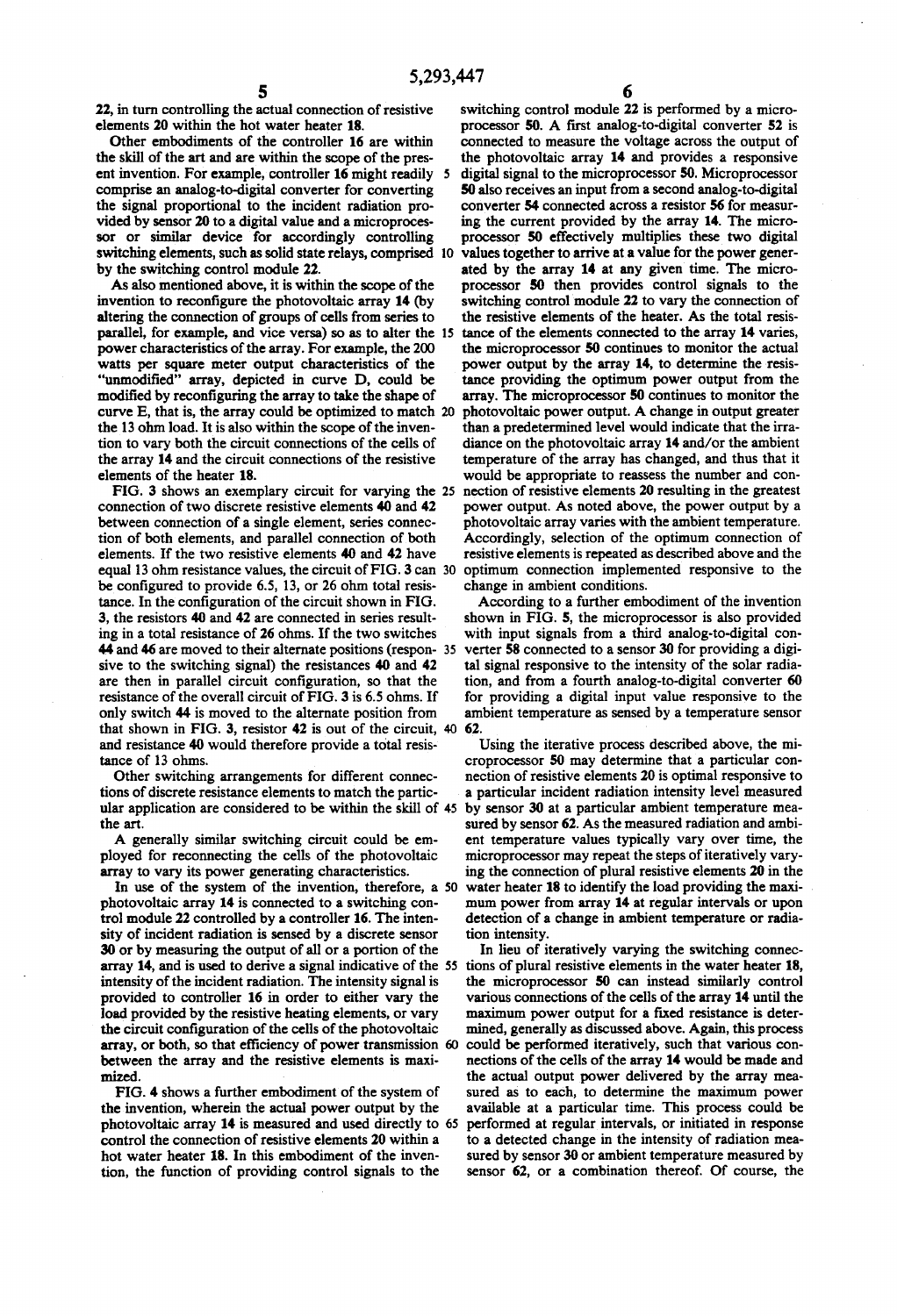5,293,447<br>**7**<br>connections of plural resistive elements or of plural 4. arrangements of cells of the photovoltaic array could be varied cooperatively to determine the optimum parame tes.

It will be appreciated that in the first described em bodiment of the invention, the connection of (for exam ple) the plural resistive heating elements in the water heater to the array is made in response to the actual sensed intensity of radiation; that is, the controller is designed at manufacture to control the particular con- $10$ nection of the elements of the resistive load or the con figuration of the cells of the array responsive to sensed radiation. In the embodiment of the invention described in connection with FIGS. 4 and 5, an actual measure ment is made of the power output by the array and <sup>15</sup> delivered to the load under particular circumstances, and the characteristics of either the load or the array or both are iteratively adjusted to obtain the maximum power delivery under the prevailing conditions.

It will also be appreciated that the teachings of the invention could be applied to driving other purely resis tive loads using power provided by a photovoltaic ar ray. Other purely resistive loads usefully driven by a photovoltaic array controlled according to the inven- $25$ tion could include electric heating elements disposed in a residential hot air duct or the like. 20

Inasmuch as the present invention is subject to many variations, modifications and changes in detail, it is intended that all subject matter discussed above or 30 shown in the accompanying drawings be interpreted as illustrative only and not be taken in a limiting sense.

What is claimed is:

1. Apparatus for heating water using energy of inci dent solar radiation, comprising: 35

- an array of photovoltaic cells for generating electrical energy responsive to incident solar radiation, the efficiency of said generation varying dependent on the intensity of the incident radiation;<br>a water heater connected to said array of photovol-40
- taic cells without intermediate electrical energy storage devices, said water heater comprising a water storage tank and a resistive heating element for heating water in said tank responsive to electric current supplied thereto, the resistance of said re- $45$ sistive heating element being controllably variable responsive to a control signal;
- a sensor for sensing the intensity of solar radiation incident on said array of photovoltaic cells, and for providing an intensity signal responsive to said <sup>50</sup> sensed intensity; and<br>a controller responsive to said intensity signal pro-
- vided by said sensor for providing said control signal for controlling the resistance of said resistive 55 heating element, so as to maximize the efficiency of generation of power by said array.

2. The apparatus of claim 1, wherein said resistive heating element comprises a plurality of individual heating elements and controllable switching means responsive to said control signal for operatively connecting said individual heating elements to said array of photovoltaic cells.

3. The apparatus of claim 1, wherein said sensor for providing an intensity signal responsive to said sensed 65 intensity comprises means for measuring the energy generated by said array responsive to incident solar radiation.

4. The apparatus of claim 1, wherein said sensor comprises a discrete element separate from said array of photovoltaic cells for providing said intensity signal.<br>5. The apparatus of claim 1, wherein said controller

comprises an analog-to-digital converter for converting an analog intensity signal provided by said sensor to a digital value therefor, and a digital processor responsive to said digital value for providing a control signal for controlling the resistance of said resistive heating ele

ment.<br>6. The apparatus of claim 1, wherein said controller comprises a comparator for comparing said intensity signal to a preset comparison signal, and for controlling the resistance of said resistive heating element responthe resisteur of said responsion.<br>The response to the response to the same response to said comparatus for heating water using energy of inci-

dent solar radiation, comprising:

- an array of photovoltaic cells for generating electri the efficiency of said generation by each said cell varying dependent on the intensity of the incident
- radiation;<br>means responsive to a control signal for controllably connecting the cells of said array in varying circuit configurations, to vary the characteristics of power generated by said array responsive to incident solar radiation of a given intensity;
- a water heater connected to said array of cells with and comprising a water storage tank and resistive heating means for heating water in said tank re sponsive to electric current supplied thereto;
- a sensor for sensing the intensity of solar radiation incident on said array of photovoltaic cells, and for providing an intensity signal responsive to said sensed intensity; and<br>a controller responsive to said intensity signal pro-
- vided by said sensor for providing said control signal to said array for controlling the circuit con figuration of the cells of said array in order to maxi mize the efficiency of generation of power thereby.

8. The apparatus of claim 7, wherein said sensor for providing an intensity signal responsive to said sensed<br>intensity comprises means for measuring the energy generated by said array responsive to incident solar radiation.

9. The apparatus of claim 7, wherein said sensor com prises a discrete element separate from said array of photovoltaic cells for providing said intensity signal.

10. The apparatus of claim 7, wherein said controller comprises an analog-to-digital converter for converting an analog intensity signal provided by said sensor to a digital value therefor, and a digital processor responsive to said digital value for providing said control signal for controlling the circuit configuration of the cells of said array.

11. Apparatus for driving a resistive load using en ergy of incident solar radiation, comprising:

- an array of photovoltaic cells for generating electri the efficiency of said generation varying dependent on the intensity of the incident radiation;
- a purely resistive load connected to said array of cells, said load comprising a number of individual heating elements to be driven by electric current supplied thereto;
- means for controllably connecting said individual heating elements in various circuit configurations,